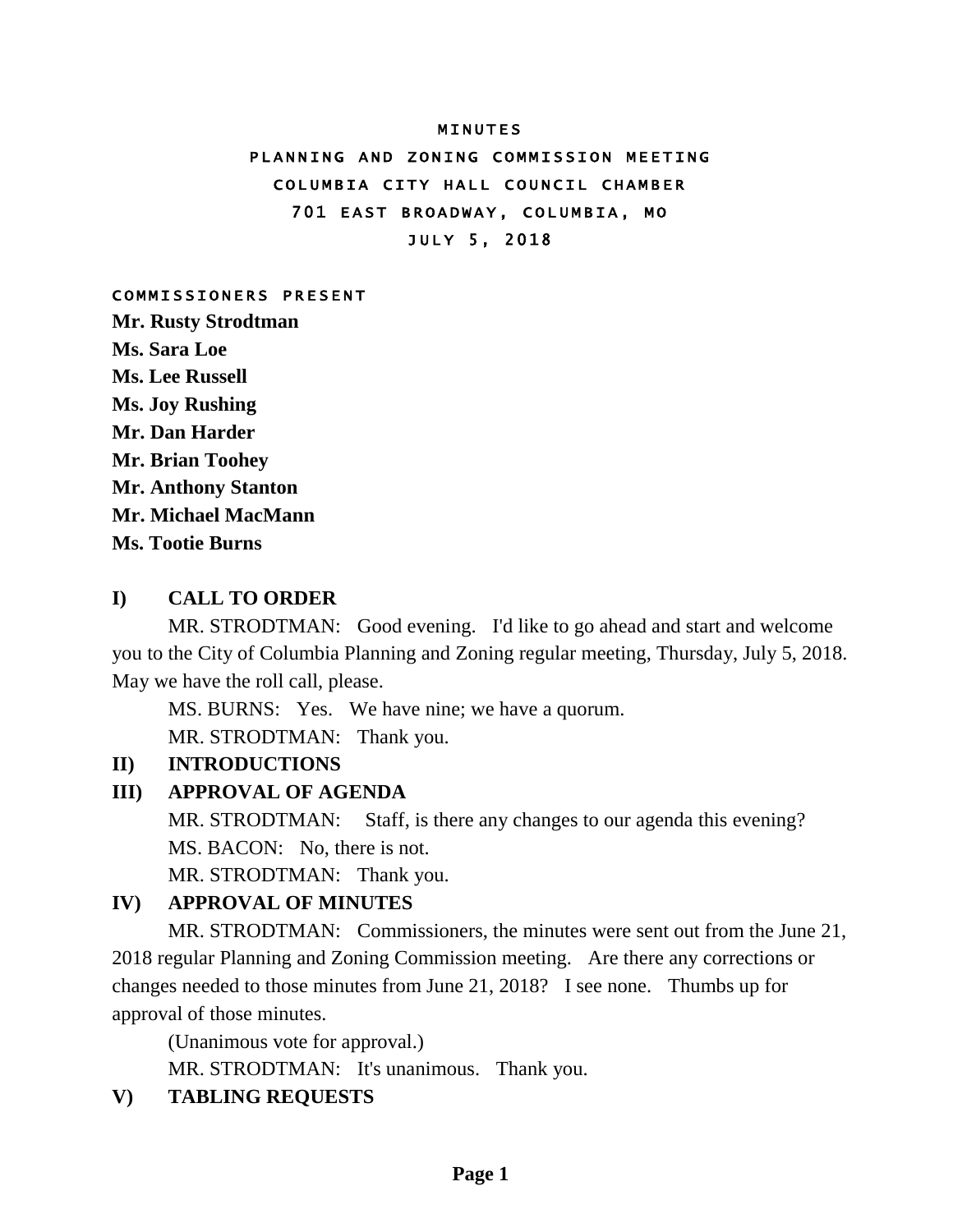MR. STRODTMAN: First item of the evening. At this time, I would ask any Commissioner who has had any ex parte communications prior to this meeting related to Case 18-115, please disclose that now so all Commissioners have the same information to consider on behalf of this case in front of us.

# **CASE NO. 18-115**

**A request by Cypress Creek Renewables, LLC (agent), on behalf of Dunlop Development, LLC (owner), seeking rezoning of an 88-acre parcel of land located on the south side of I-70 Drive SE, approximately 2000 feet east of St. Charles Road. The property is currently zoned A (Agriculture District) and the applicant is requesting approval of PD (Planned District) zoning to allow for the installation of a 10MW solar energy facility. (A request to table this item to the July 19, 2018 meeting has been received. This is the applicant's second tabling request.)** 

MR. STRODTMAN: May we have a staff report, please.

Staff report was given by Mr. Timothy Teddy of the Planning and Development Department. You generally will favor tabling requests as long as there is not more than two or a two-month delay.

MR. STRODTMAN: Thank you, Mr. Teddy. Commissioners, any discussion on this? If not, we'll go ahead and as is in past practice, if anyone is here this evening related to Case 18-115, you are welcome to come forward this evening.

You need to come to the podium and give us your name and address. This is a tabling request. We're just being asked to table this matter to the July 19 meeting. So if we were to agree to that, then on the July 19 meeting this item would come forward. You'd have to a chance to speak at that meeting. If you are not able to attend, you can still send information to the City. If you want to speak tonight on this item, you can. It's just more on a tabling request than not the actual case itself. It's more about the tabling request, if that helps you.

MR. WAID: Got it. I still may speak.

MR. STRODTMAN: We still need your name and address.

MR. WAID: My name is Timothy Waid. I reside at 2104 Bluff Point Drive in Columbia, Missouri. Thank you for letting me speak briefly about the tabling request. I would like to respectfully ask that the City perhaps ask the applicant for additional detailed information, which I've seen nothing. I'm making this request on behalf of my ownership in the 129 deciduous acres directly south of the affected properties which is in the county. And I understand that the City has an interest in this property and using it differently than what I had been told when I was giving the City easements for utilities and sewage access to my property years ago. So I have not been able to find any information whatsoever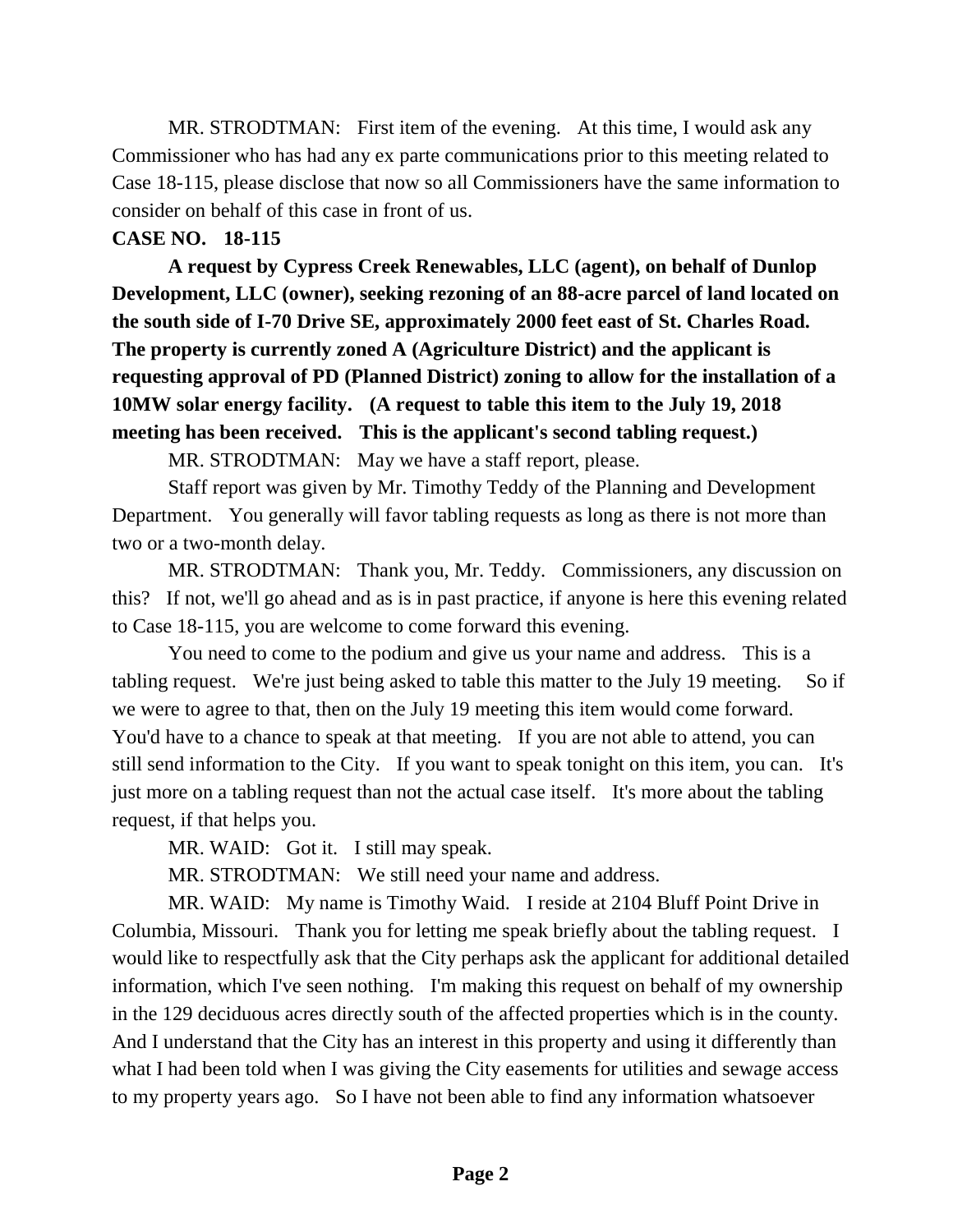regarding this particular application. It's been very difficult. I have two different letters on two different dates suggesting we would like to have this issue tabled because we need more time. I did find some information on the City's, basically a picture of the property and maybe a layout of how those solar panels would look, but I have no idea of like how waste streams are going to be impacted, electrical usage. This is access that the City is asking for that does go through the county. And so as a county constituent, I'm interested in the impact that the county will feel from the City's need to access that property. Is there a way that we can get maybe detailed information on the applicant's request for how they would like to use that property and the City's utility grid?

MR. STRODTMAN: Your request will be forwarded. Your information is being recorded. Appropriate parties will pass that along.

MR. WAID: A lot of time has gone by without without having that information available. I was just curious.

MR. TEDDY: Mr. Chairman, if I may, we do have the complete application, as well as a fairly detailed written presentation on Truman Solar, that's the name of the facility. So Mr. Waid, I can visit with you after this item and I can show you how to access that. It's a copy of the application. They've written about 36 pages describing their plans and various aspects of it.

MR. WAID: So you have that.

MR. TEDDY: There is a graphical layout. Now, the one caveat is that may be subject to change because that's how it looked in the original application, but we have it on a feature called the Community Dashboard,which is basically a map of current applications, as well as --

MR. WAID: I did access that, but it only has about six pages of information.

MR. TEDDY: You can get that. There's a second document. You have to scroll through a couple of pages of that link, and I'll show you how to access that.

MR. WAID: All right. Thank you for making that clear.

MR. TEDDY: It's fairly detailed, and it does have a layout plan of the proposed facility.

MR. WAID: Thank you.

MR. STRODTMAN: Commissioners, any questions of the speaker? I see none. Thank you, sir.

MS. DAVIS: I'm right along with my fellow constituent here.

MR. STRODTMAN: Can we get your name and address, please?

MS. DAVIS: My name is Pat Davis, and I live at 6500 I-70 Drive SE, and my property is to the immediately east of this property that you're developing, and you're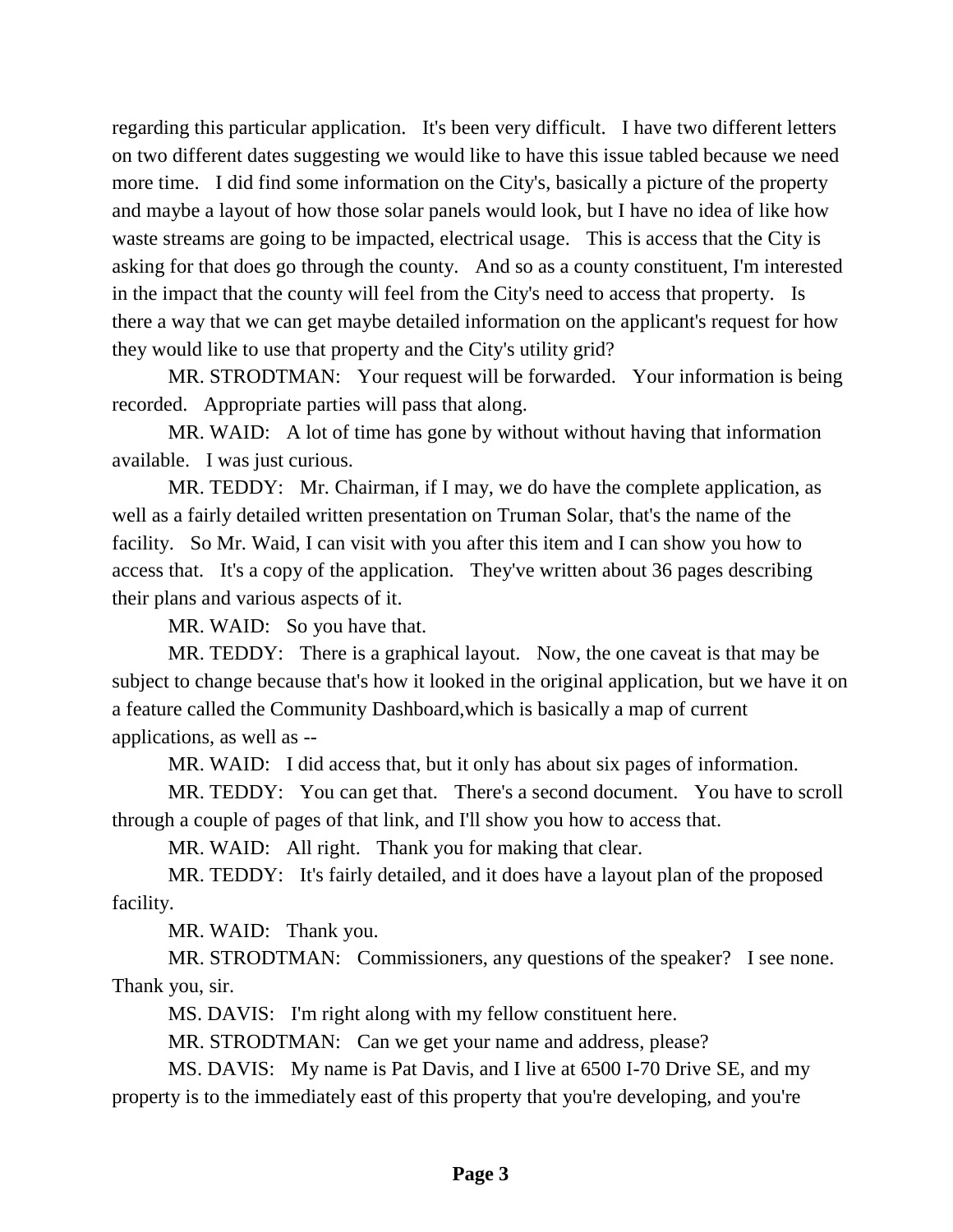talking about 88 acres, but this is not just an 88-acre piece of parcel that these people own. So what are they planning on doing with the remainder of that property? And I would like to see if they could not e-mail me the information so I can get links to the information that my fellow constituent asked for.

MR. STRODTMAN: Ms. Davis, I would assume that Mr. Teddy's offer to help afterwards would be the same for you that he would be glad to assist you to help you share that information.

MS. DAVIS: All right. Thank you.

MR. STRODTMAN: Thank you. Commissioners, any questions of the speaker? Thank you, Ms. Davis. Anyone else like to come forward? If not, Commissioners, discussion, motion? Mr. MacMann?

MR. MacMANN: If we have no questions in the matter of Case 18-115, Cypress Creek Renewables, LLC rezoning tabling request, I move to table to date certain 19 July 2018.

MR. STANTON: Second.

MR. STRODTMAN: Thank you, Mr. MacMann and Mr. Stanton. Commissioners, we have received a motion to table Case 18-115 to our July 19, 2018 meeting. It was made by Mr. MacMann, seconded by Mr. Stanton. Is there any questions on that motion? If not, Ms. Burns, when you're ready for roll call, please.

**Roll Call Vote (Voting "yes" is to recommend approval.) Voting Yes: Mr. Strodtman, Ms. Rushing, Ms. Russell, Mr. Toohey, Ms. Burns, Ms. Loe, Mr. Harder, Mr. MacMann, Mr. Stanton. 9-0 Motion carries.**

MR. STRODTMAN: Thank you, Ms. Burns. That item that case will be forwarded to our July 19 agenda.

# **VI) PUBLIC HEARINGS**

MR. STRODTMAN: Moving on to our first public hearing. Open up for Case 18-131. At this time, I would ask any Commissioner who has had any ex parte communications prior to this meeting related to this Case 18-131, please disclose that now so that all Commissioners have the same information to consider on behalf of this case in front of us. I see none.

### **Case 18-131**

**A request by J. Patrick and Barbara Fitzgerald (owners) to annex 3 acres of Boone County R-S (Single Family Residential) zoned land into the City and apply R-1 (One-Family Dwelling District) as permanent zoning to allow for connection to City sewer. The subject site is addressed 5705 E. Mexico Gravel Road.** 

MR. STRODTMAN: May we have a staff report, please.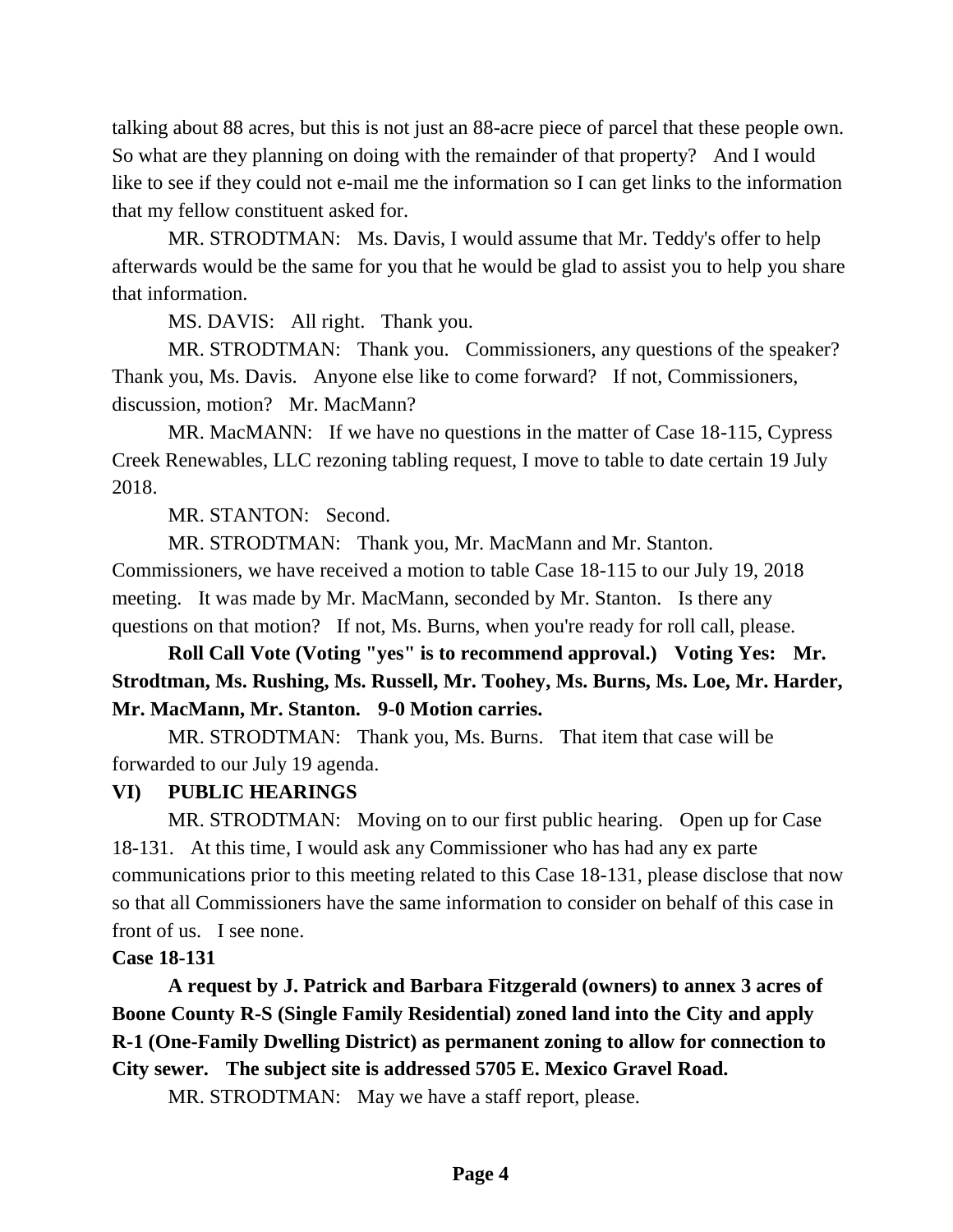Staff report was given by Ms. Rachel Bacon of the Planning and Development Department. This evening we are recommending approval of the R-1 zoning as permanent City zoning upon annexation. This is based upon our analysis that the parcel is able to utilize existing infrastructure as called for by Columbia Imagined. Additionally, we feel that the R-1 zoning district after analysis of the surrounding area and the land use and the allowed densities is congruent with the neighborhood district for the future land use for this area. With that, I'm here to answer any questions, as well as the applicants are also in attendance.

MR. STRODTMAN: Thank you, Ms. Bacon. Commissioners, any questions of staff? Mr. MacMann?

MR. MacMANN: Just real quickly. Thank you, Mr. Chairman. Ms. Bacon, the other members of the public besides the applicants who attended this public information meeting, their input was?

MS. BACON: Most of the questions about procedure. There is a neighboring property who does not want to be within the city limits. That was pretty clear from the discussion.

MR. MacMANN: That's the intervening property between the 1 and 3?

MS. BACON: No, it is not. It's a property to the south. So I do want to point out that this would be a voluntary annexation request, and so it will only annex this particular piece of property into the city limits. It will not forcefully put any neighboring or adjacent property owner within the city limits.

MR. MacMANN: All right. Thank you. I just want to get their input. Thank you, Mr. Chairman.

MR. STRODTMAN: Any additional questions, Commissioners? I see none. We'll go ahead and open the public hearing. If anyone in the audience would like to come forward and speak to us in Case 18-131, I would welcome at this time.

## **PUBLIC HEARING OPENED**

MR. STRODTMAN: I see none. We'll go ahead and close the hearing. **PUBLIC HEARING CLOSED**

MR. STRODTMAN: Commissioners, discussion? Motion? Ms. Loe?

MS. LOE: If there's no discussion, I'll make a motion in the case of 18-131 to approve of the R-1 zoning as permanent City zoning upon annexation.

MS. RUSSELL: Second.

MR. STRODTMAN: Commissioners, Ms. Loe has made a motion on Case 18-131, received a proper second from Mrs. Russell. Is there any discussion on this motion? I see none. Ms. Burns, when you're ready for a roll call.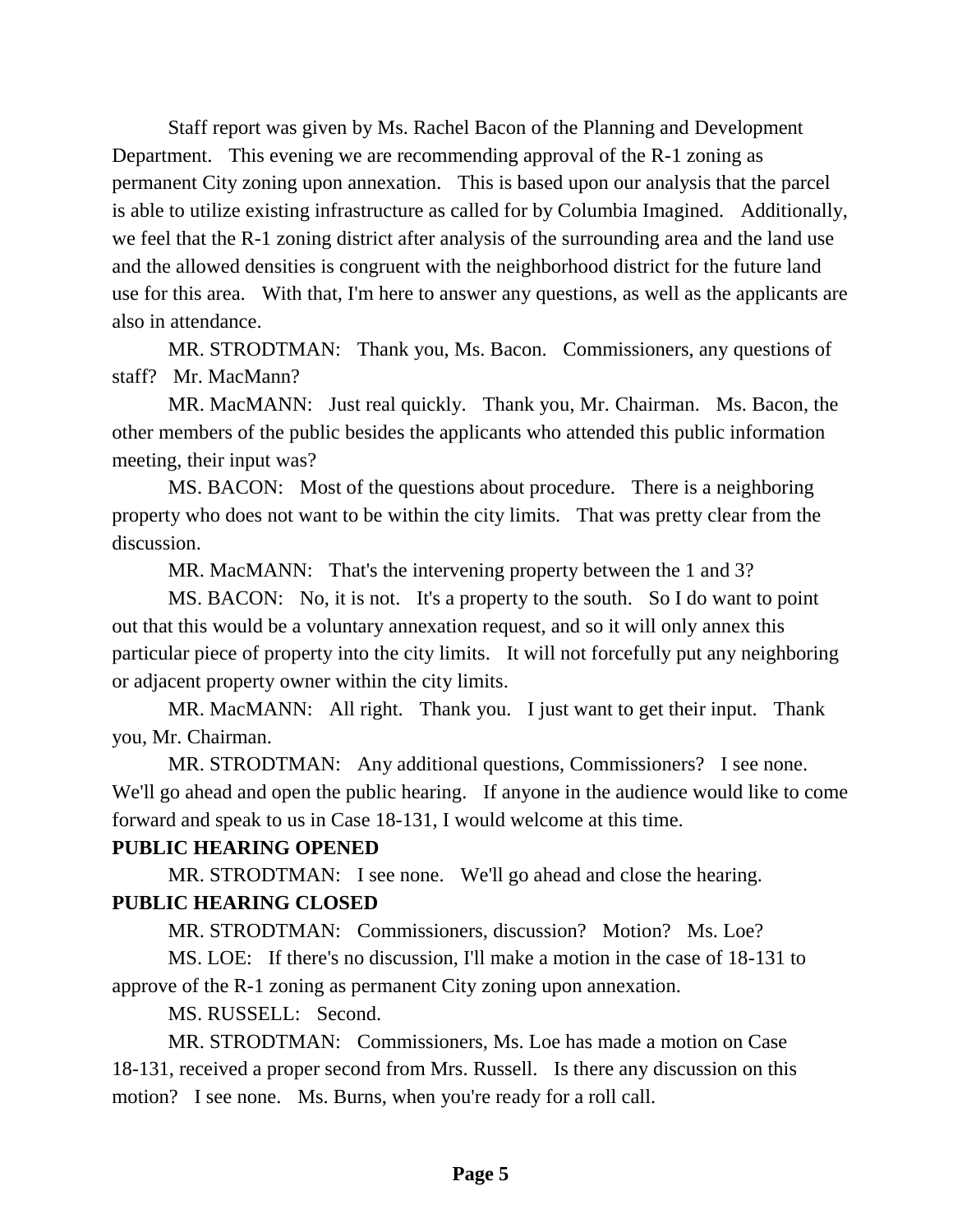**Roll Call Vote (Voting "yes" is to recommend approval.) Voting Yes: Mr. Strodtman, Ms. Rushing, Ms. Russell, Mr. Toohey, Ms. Burns, Ms. Loe, Mr. Harder, Mr. MacMann, Mr. Stanton. 9-0 Motion carries.**

MS. BURNS: 9-0 Motion Carries.

MR. STRODTMAN: Thank you, Ms. Burns. Our recommendation for R-1 zoning as permanent City zoning upon annexation will be forwarded to City Council for their consideration.

MR. STRODTMAN: Moving on to our next case, Case 18-132.

**VII) PUBLIC HEARING AND SUBDIVISIONS**

**Case No. 18-132**

**A request by Engineering Surveys and Services (agent) on behalf of OTA Properties (owner) for a rezoning of .52 acres of property addressed 709 Fay Street from I-G (Industrial) to M-N (Mixed Use-Neighborhood). The property includes Lot 25 and the south 60 feet of Lot 24 of Harbison's Second Addition to the City of Columbia.** 

MR. STRODTMAN: May we have a staff report, please?

Staff report was given by Ms. Rachel Bacon of the Planning and Development Department. So looking at all of these factors together, looking at the future land use category, looking at the changing use of the area, the surrounding zoning and land use pattern, the fact that it's transitioning and there has been a lot of investment within this area, tonight we are recommending approval of the rezoning from industrial to mixed useneighborhood. I am here to answer any questions, and the applicant is here as well.

MR. STRODTMAN: Thank you, Ms. Bacon. Commissioners, any questions of staff? Mr. MacMann?

MR. MacMANN: I have a declaration to make. Two officers from North Central did ask me about this. The question was as follows: "This is a good thing, right?" I said, "I don't know. We'll see." So just to let you guys know I was asked. They were generally amendable given what they had read but they had not read much. Now you know what I know.

MR. STRODTMAN: Thank you, Mr. MacMann. Any additional questions or questions of staff? I see none. I'm going to go ahead and open this up, public hearing. **PUBLIC HEARING OPENED**

MR. STRODTMAN: If you'll come forward, just give us your name and address.

MR. KRIETE: My name is Matthew Kriete. I'm with Engineering Surveys and Services and the civil engineer on the project, offices at 1113 Fay Street. To your question, yes, this is a good thing. I think you're seeing an area that is transitioning quite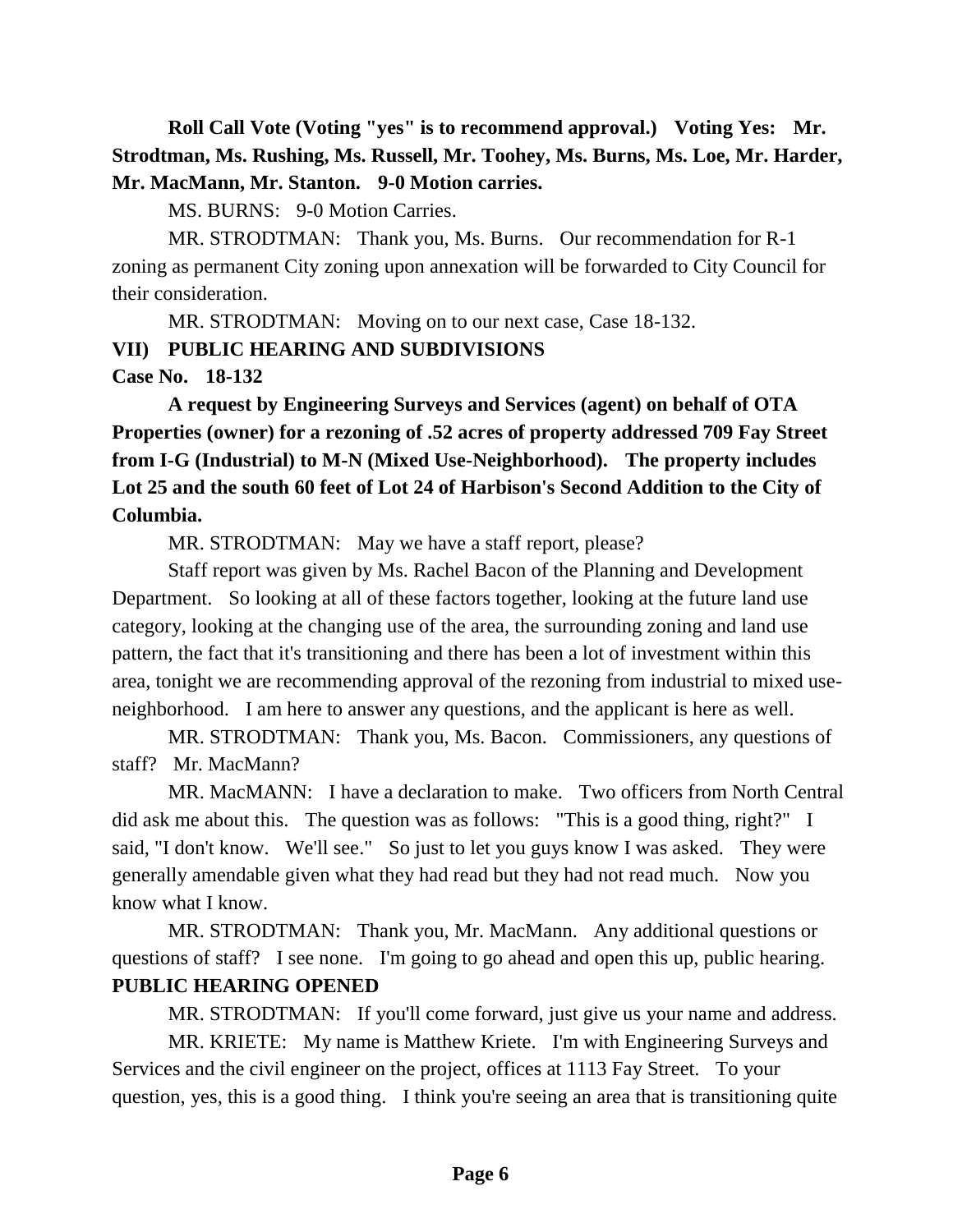a bit, as Ms. Bacon has noted. You're seeing this change from these lighter industrial uses into more eclectic use, like Logboat and the Mule Barn, and continued redevelopment, an office north of there and the investment that Columbia College has put into the area. I think this well fits into it. The future land use plan had also identified this as a city center area. So I think they recognized this change was coming. The application at this point for zoning is very consistent with that land use plan. And other than that, I think Ms. Bacon gave a great summary of the project and I'll be happy to answer any questions if you have any.

MR. STRODTMAN: Thank you, sir. Yes. Mr. MacMann?

MR. MacMANN: Thank you, Mr. Chairman. This is my neighborhood. I go by here quite a bit. To follow up on what Ms. Bacon, Planner Bacon said in regards to the sewage and storm water, though I think in general conceptually it's a good thing to redo the entire area, this area has needs. I'm not sure --

MR. KRIETE: You're referring to storm water?

MR. MacMANN: Storm water and the sewage is a little concerning too. This area has an olfactory presence whenever it rains. The sewer kicks up. It floods with I&I and we smell. I understand it's contingency. It is an issue all up and down the street. And just kind of wondering where you guys are going with that. Are you willing to step up if this has a problematic area?

MR. KRIETE: Yes. Staff was very forthcoming on the concerns of the area, particularly the I&I problems that have been there. I know from a public perspective the City spent a lot of money on this water shed, particularly downstream fixing I&I problems and had a really significant impact on it. You know, I&I continues to be a problem on private laterals and other sources but has been greatly, greatly reduced. Storm water in the area, again, it is an older area and the infrastructure is not to the standard we have today. I can speak to a lot of improvements that have occurred downstream by Columbia College in replacement of that whole failing infrastructure. That's extending nearly to this property at this point with those improvements. So from a storm water standpoint and a conveying runoff from this property, I don't see that being a problem. The improvements that have occurred down there are quite an improvement. And then you're looking also at an area that now is pretty much, I mean, with a little bit of green space. It's pretty much impervious. Most of this area is. With the new standards, you're going to have landscaping added in, you're going to have some impervious areas added back in which I think again is going to help with the storm water aspect and sewer, you know, absolutely, if there's needs and the applicant needs to step up and we need to step up to find a solution for that, we're ready to do that. We'll see what the results of the study are. Models aren't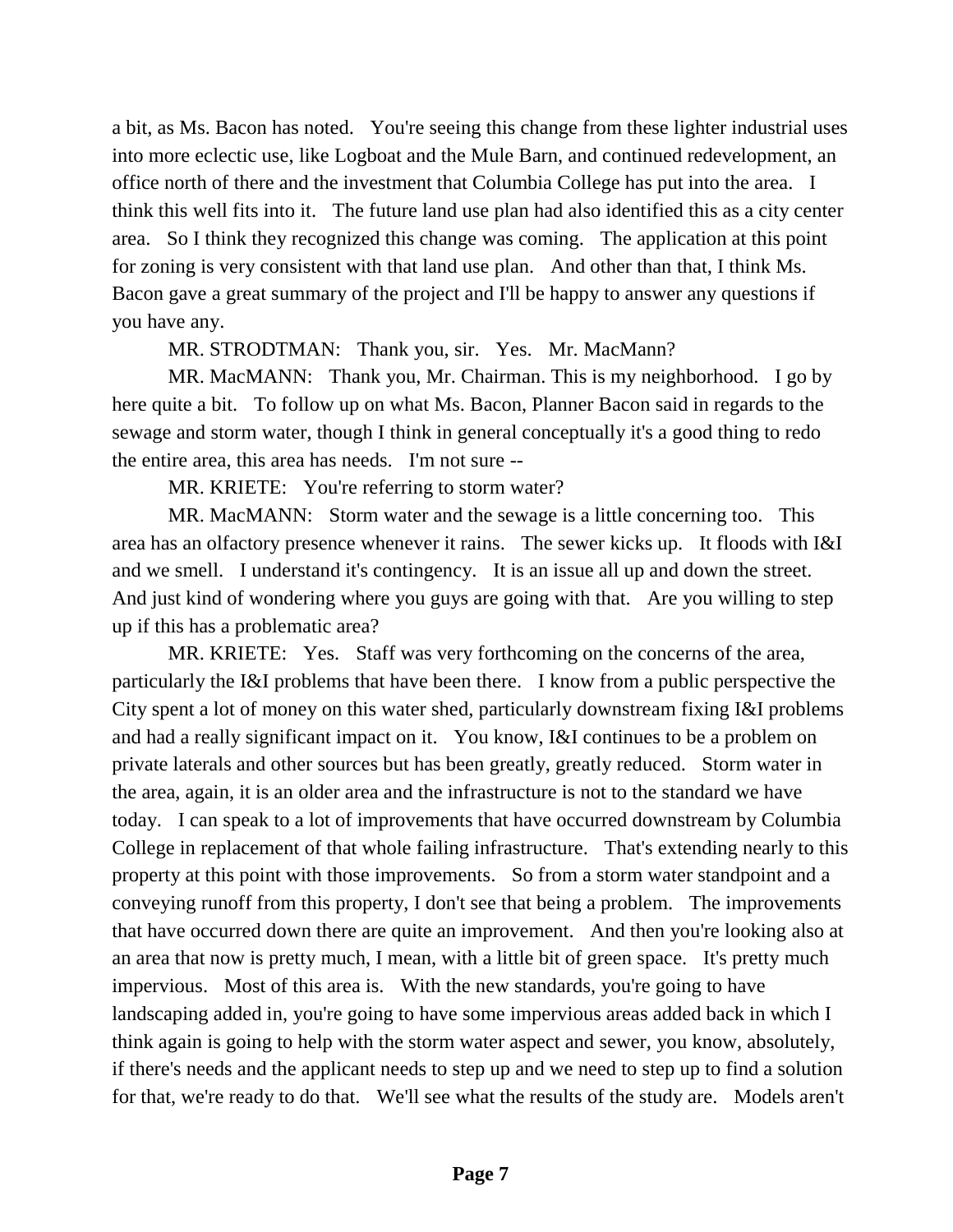kind to it, but there's not a lot of data in this part of the watershed that's really truly been studied. We're kind of waiting to hear what the numbers tell us.

MR. MacMANN: Thank you. I just wanted to keep my eye on this. I live south of here on Hubbell. I bike and walk through here a lot. My mechanic lives across the street too. I'm very familiar with this. That's all the questions I have at this time. Thank you.

MR. STRODTMAN: Thank you, Mr. MacMann. Commissioners, any additional questions of the speaker? I see none.

MR. KRIETE: Thank you.

MR. STRODTMAN: Thank you, Mr. Kriete. Anyone else like to come up forward this evening?

MR. CAMPBELL: I'm the applicant. How are you doing? Bobby Campbell. MR. STRODTMAN: Give us your name and address.

MR. CAMPBELL: Yeah. Bobby Campbell, 5706 South Sundance Drive. Thanks for letting me talk. I'm just a big believer in this area. I think what we're doing down here on 709 Fay and I also built the building at 602 Fay right next to Logboat is something that has a future and I just have a real vision for an area where people can live, work and play together, right, around that concept and we're very cognizant of North Central Association. I'll be meeting with them once we decide exactly what the end product is going to look like. I went with them before. In general they were positive about what was happening, but we want to be good neighbors and we really want a development that is part of a neighborhood and not a development standing alone there. So we really think this adds to the neighborhood, will be a positive for everybody in the area, and so we're there to address issues as they arise and make the neighborhood a better place.

MR. STRODTMAN: Commissioners, any questions of the speaker? I see none. Thank you, Mr. Campbell.

MR. CAMPBELL: Thank you.

MR. NORGARD: Peter Norgard, 1602 Hinkson Avenue. Peter Norgard, N-o-r-g-a-r-d, 1602 Hinkson Avenue. I have no prepared comments. We got the letter in the mail. I'm part of Benton-Stephens. So we got the letter in the mail about this. I would say I feel generally not -- I'm not necessarily in favor or not in favor of this. However, some of the points that were mentioned about sewage and parking are a concern, and I would just urge you to consider that certain parts of north central which are downstream of this project are experiencing sewage problems, and on their behalf I'm speaking, not with their consent, but on behalf of them and I think it's a little bit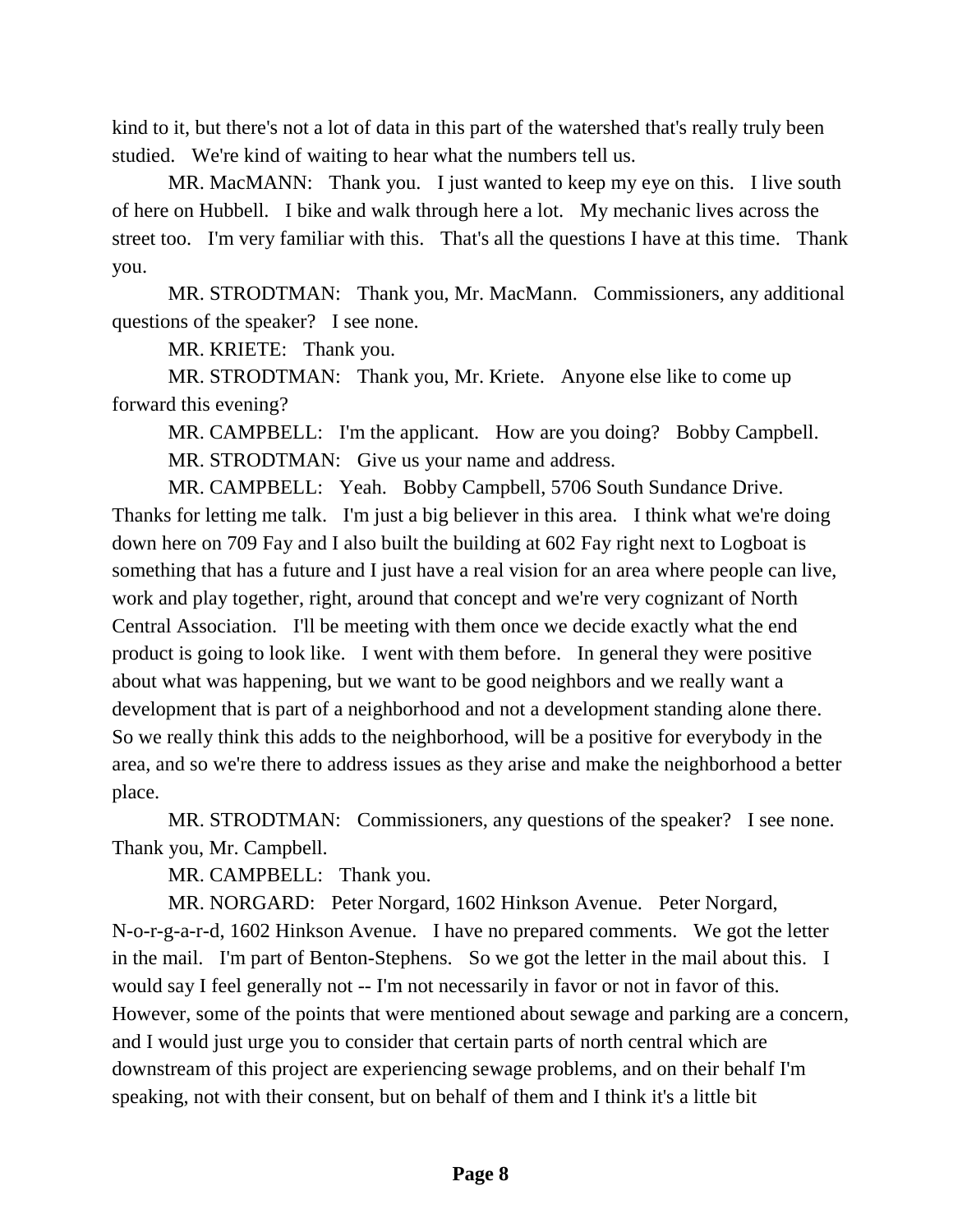irresponsible to continue to add additional usage to a system that we know is already not up to capacity, and so I would just urge you to at least consider the fact that sewage is an issue and that a conditional granting of a building permit -- I think we all know that generally speaking building permits are granted once they're asked for. So essentially you are signing off on this; and until the City has a real solution for the older neighborhoods, I believe this is an irresponsible action.

MR. STRODTMAN: Commissioners, any questions of the speaker? Thank you, sir. Anyone else that would like to come forward this evening? I see none. We'll go ahead and close the public hearing.

### **PUBLIC HEARING CLOSED**

MR. STRODTMAN: Commissioners, discussion? Mr. MacMann?

MR. MacMANN: I just have a comment. In general, I agree with what Mr. Norgard said and my comment essentially is as follows. We have a new code policy whereby -- whereby we're minimizing storm water runoff if you redevelop. We don't have that with sanitary sewage. We might want to revisit that again. We don't have a regulatory guideline in that regards.

MR. STRODTMAN: Ms. Loe.

MS. LOE: I'm going to go back to the staff report on this which does tell us that a building permit shall not be issued unless it is determined or mitigation actions produce an adequate sewer capacity. This action is consistent with provisions contained in Section 29-6.4(b)(5) of the UDC.

MR. MacMANN: I hear you, Commissioner Loe.

MS. LOE: My question to staff is if we approve the change in zoning, are we assured that a building permit will not be issued until adequate sewer capacity has been determined?

MR. TEDDY: That's correct. And that's exactly the meaning of that paragraph in the code is we have to make sure that we're not overburdening the sewer. That goes for building permits, as well as platting actions.

MS. LOE: Thank you.

MR. STRODTMAN: Additional questions, Commissioners? Motion for discussion? Mrs. Russell?

MS. RUSSELL: In the case of 18-132, I move to approve the rezoning from I-G to M-N.

MS. RUSHING: Second.

MR. STRODTMAN: We had a motion made by Mrs. Russell for Case 18-132. Ms. Rushing was the second. Is there further discussion needed on that motion? Mr.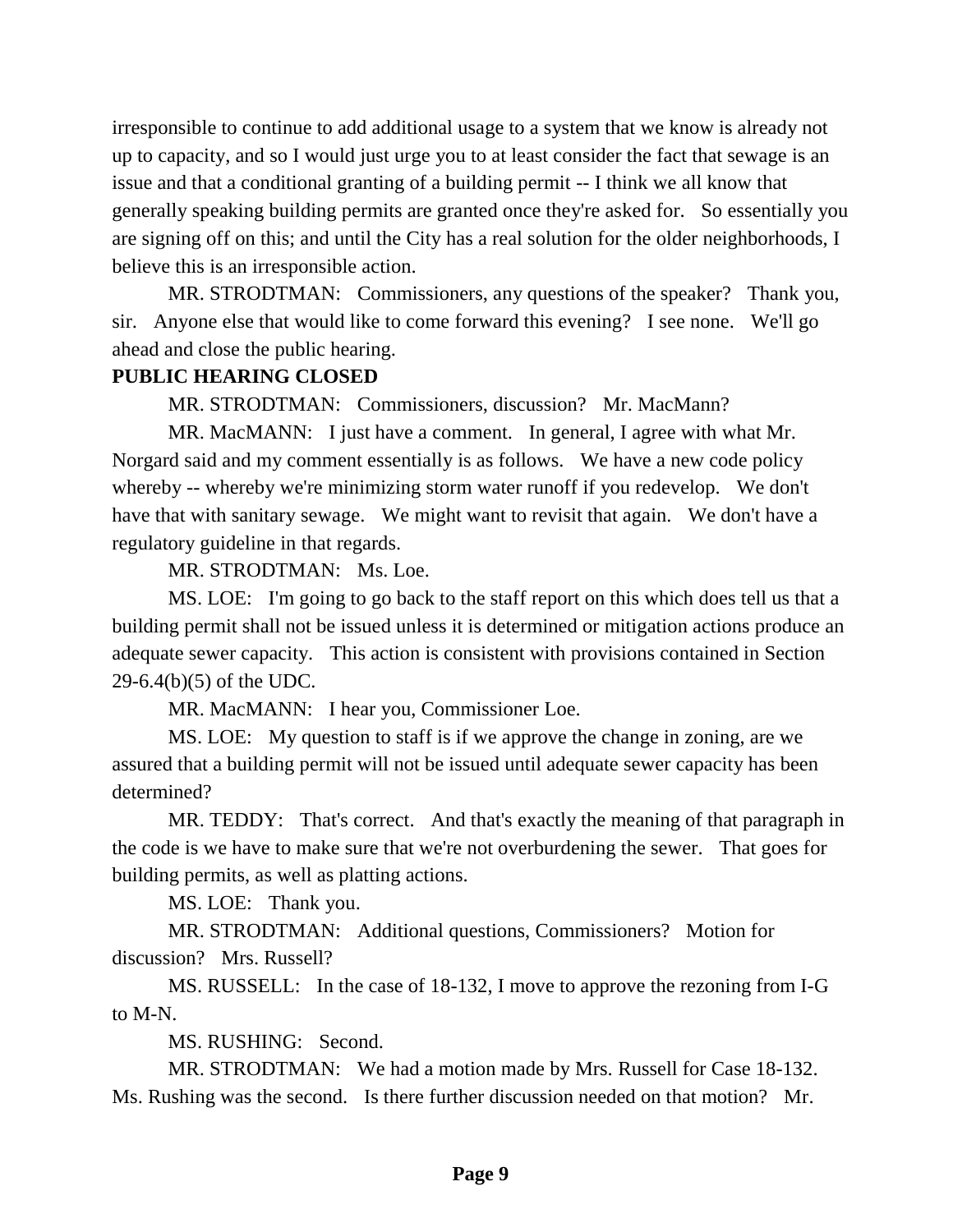MacMann?

MR. MacMANN: Just real briefly. I will be voting no in the hopes that Council -- I hope this development goes through in hopes that Council will discuss this also so the neighborhood may have a bit of a chance to review it.

MR. STRODTMAN: Thank you, Mr. MacMann. If I see no other additional discussion, may we have a roll call, please?

MS. BURNS: Yes.

**Roll Call Vote (Voting "yes" is to recommend approval.) Voting Yes: Mr. Strodtman, Ms. Rushing, Ms. Russell, Mr. Toohey, Ms. Burns, Ms. Loe, Mr. Harder, Mr. Stanton. Voting No: Mr. MacMann. 8-1 Motion carries.**

MR. STRODTMAN: Thank you, Ms. Burns. Our recommendation for approval of rezoning from I-G industrial to M-N will be forwarded to City Council for their consideration. Moving on to the next case, Case 18-133. At this time, I would ask any Commissioner who has had any ex parte communications prior to this meeting related to this Case 18-133 please disclose that now so all Commissioners have the same information to consider on behalf of this case in front of us. Mr. MacMann?

MR. MacMANN: Same applies as previous. Are you with me? I will repeat that. Two of the officers of North Central approached me and said as follows: "This is a good thing, right?" I said, "We'll see when we get the report."

MR. STRODTMAN: Thank you, Mr. MacMann. Anyone else? **Case No. 18-133**

**A request by Engineering Surveys and Services (agent), on behalf of OTA Properties (owner), for approval of a one-lot replat to be known as "OTA Subdivision Plat 1" and approval of design adjustments from Sections 29-5.1(c)(4) and 29-5.1(g)(4) of the UDC pertaining to dedication of additional right-of-way and the provision of public utility easements, respectively. The subject site contains .52 acres and was formally platted as Lot 25 and the south sixty (60) feet of Lot 24 of Harbison's Second Addition.** 

MR. STRODTMAN: May we have a staff report, please?

Staff report was given by Ms. Rachel Bacon of the Planning and Development Department. So after reviewing information provided by the applicant, the utilities department staff, as well as the traffic engineers, this evening we are recommending approval of both design adjustments, as well as approval of the OTA subdivision Plat 1. I'm happy to help you with any motion that you might make. You can do this in one fell swoop if you are supportive of both design adjustments, you can do one or both design adjustments, no design adjustments, the plat. We're happy to help you with whatever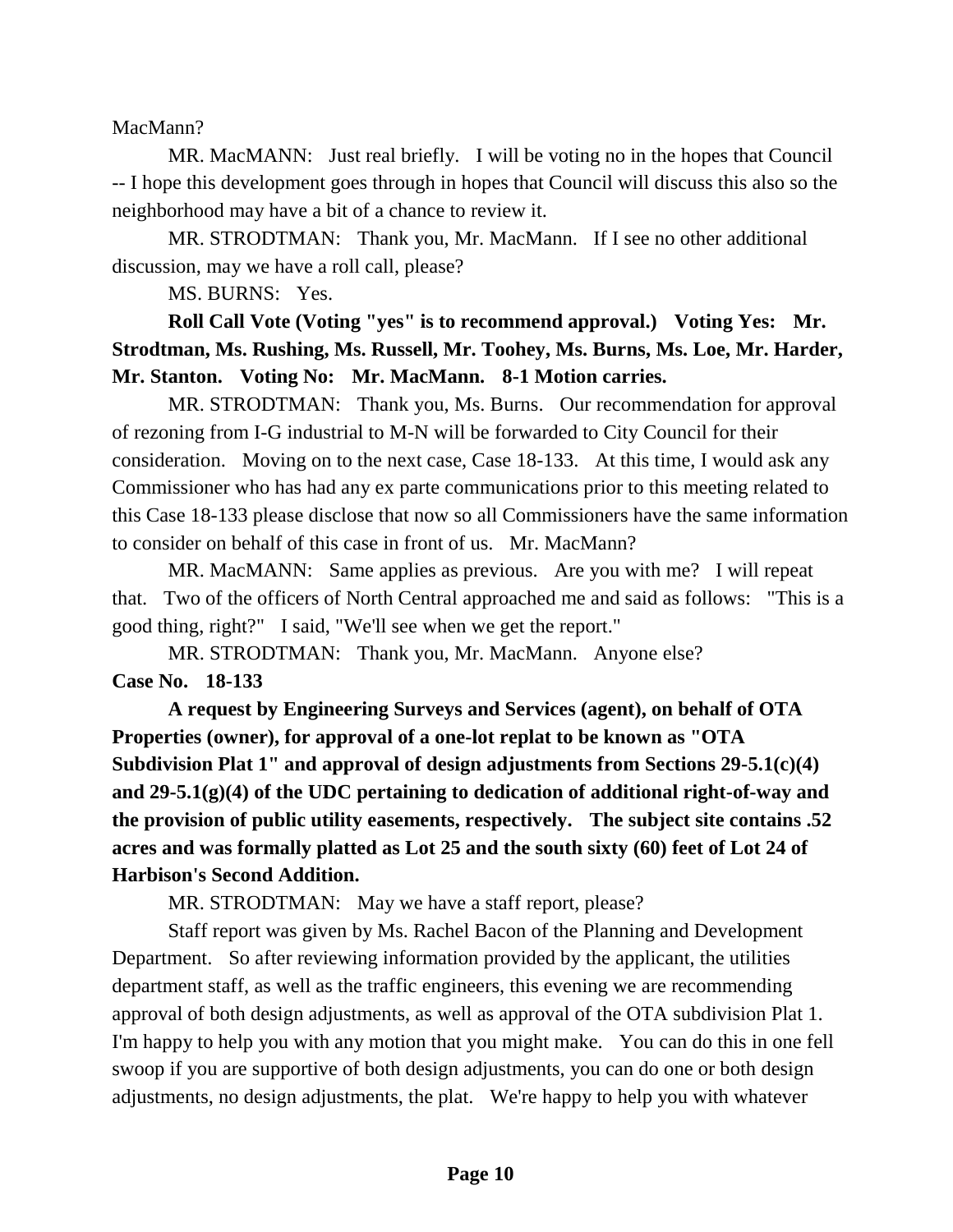motion you might want to make, and I'm also happy to answer any questions and the applicant is here as well.

MR. STRODTMAN: Thank you, Ms. Bacon. Commissioners, any questions of staff?

MS. RUSHING: I have a question.

MR. STRODTMAN: Ms. Rushing.

MS. RUSHING: Regarding the zero setback that they will be requesting, that's independent, right, of the utility easement?

MS. BACON: So the utility easement -- if they have the utility easement, they're going to have to go beyond that, because they won't be able to build their building. It's not a good idea, right, to build your building on the utility easement. So that would put a de facto setback --

MS. RUSHING: Of 10 feet?

MS. BACON: -- on the building.

MS. RUSHING: Regardless of the Board of Adjustment?

MS. BACON: Correct.

MS. RUSHING: Okay.

MR. STRODTMAN: Additional questions, Commissioners? I see none. We'll go ahead and open this up to the public.

# **PUBLIC HEARING OPENED**

MR. STRODTMAN: Please give us your name and address.

MR. KRIETE: Matthew Kriete. I'm with Engineering Surveys and Services, officed at 1113 Fay Street. I'd again say I think we've got a good summary of the plat taking a couple of old and partial lots and putting them into one and get us in conformance with the subdivision standard. With that there's two design adjustments, one with the right-of-way that will bring or allow Fay Street to be brought up to a 50-foot right-of-way and allow room for the construction of the sidewalk. I'll just remind the Commission that Logboat just recently had a plat approved. With the design adjustment, it only has 40 foot of right-of-way. So I mean we're exceeding already what they had and what's already kind of been set as a precedent. With the infrastructure in place, sewer, water, utility, road, everything is there, there's adequate room with the additional right-of-way to get the pedestrian access needed and desired. There's no need for that additional right-of-way. To the extent of the pedestrian standard versus the platting requirement, it is a bit of a disconnect. The pedestrian standard requires that the building not only can it be built within a zero lot line but it can be zero to a maximum of ten feet. It actually is going to require that the building be up on the right-of-way, and with a ten-foot easement that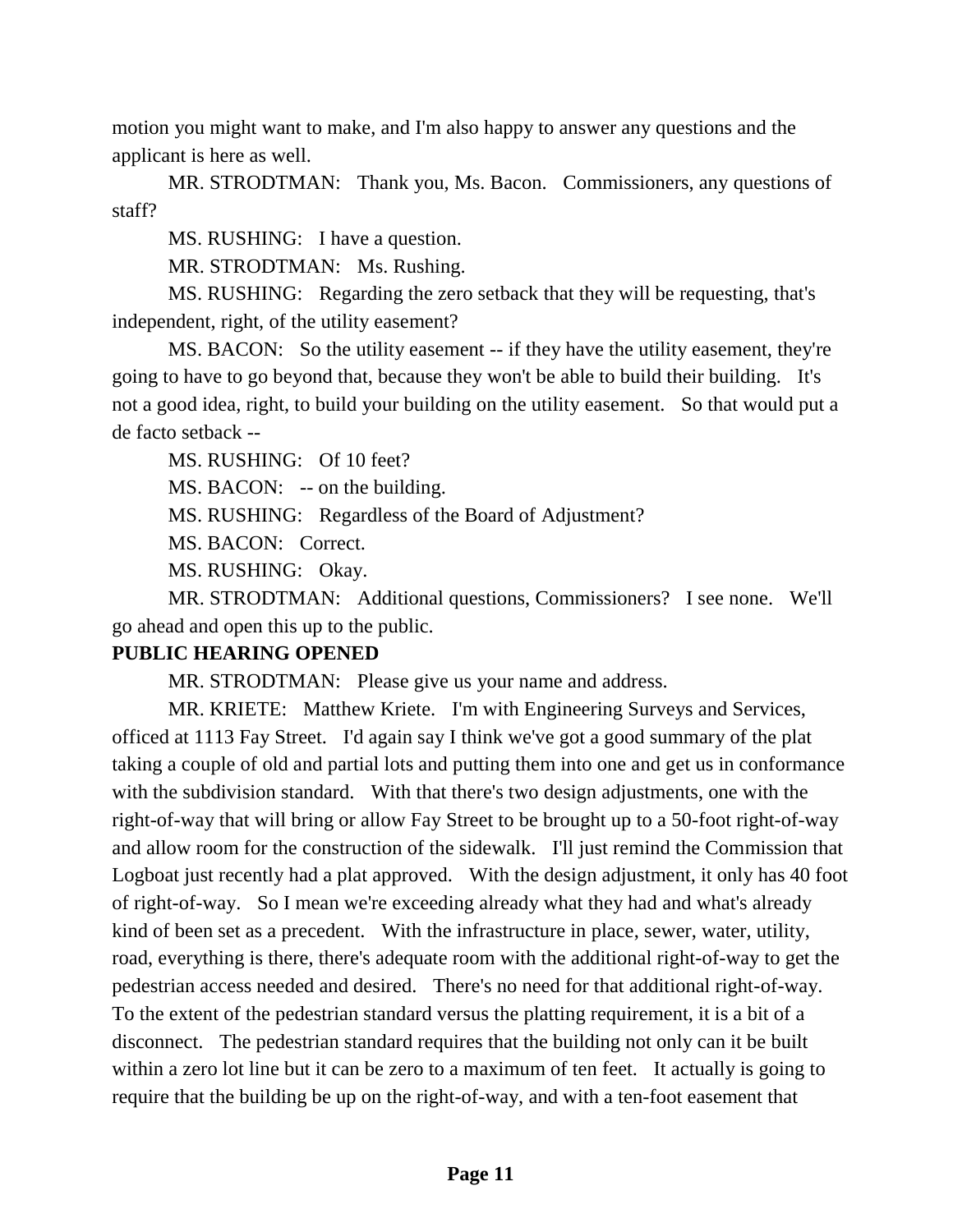creates problems. Yeah, the building could be right there at that ten-foot line and be conforming but that doesn't leave room for construction of -- or to footings without putting those in the easement which again is something that would not be desired. So it does create that disconnect. Again, we're able to work with staff to see is there a need for that easement. Yeah, it's a good standard to put it in place in most all cases but do we really need it here. The answer was no. There's plenty of room in the right-of-way. In fact, the additional five-foot of right-of-way gives us five more feet in the future if needed to add or repair or whatever we need to do with utilities. With that, I'd be happy to answer any questions you might have.

MR. STRODTMAN: Thank you, Mr. Kriete. Commissioners, any questions of the speaker? Mr. MacMann?

MR. MacMANN: I just want to follow up the point that Mr. Kriete made for the rest of us. We have not only with Logboat, but with Columbia College twice, encouraged, allowed and approved narrower right-of-ways in the North Central Neighborhood just to get that out there.

MR. STRODTMAN: Thank you, Mr. MacMann. Any additional questions of the speaker? I see none. Thank you, Mr. Kriete.

MR. KRIETE: Before I end, too, to the point of the sewer issue, too, with the UDC and problems that were in the past with the old code not really having an ability to stop a development permit if there was not adequate capacity was more of an issue. The UDC has given staff really that line that makes -- well, it says you cannot get a building permit if you don't have adequate capacity. Staff has been very proactive on that and aware of it and from day one that we brought this forward that it was a concern. You know, rezoning itself, the platting itself, it's not going to generate more capacity. Myself and the applicant is well aware that it's a concern that needs to be addressed. You know, I'm hopeful that we find that the studies are positive and there is a lot more capacity than maybe we think there is there. If there's mitigation needed, certainly that will be the case. So I just want to assure that fact. I know staff is going to be very diligent in making sure that happens as well.

MR. STRODTMAN: Thank you, Mr. Kriete. Anyone else like to come forward? MR. CAMPBELL: Yeah, I just kind of wanted to second what Matt said. MR. STRODTMAN: Just your name and address.

MR. CAMPBELL: Bobby Campbell, 5706 South Sundance Drive. And to the concerned parties who came up and talked earlier, we really want to be a good neighbor. We're not there to come in and pursue a building that affects people and their homes negatively or the sewer system negatively. So we want to find a solution for these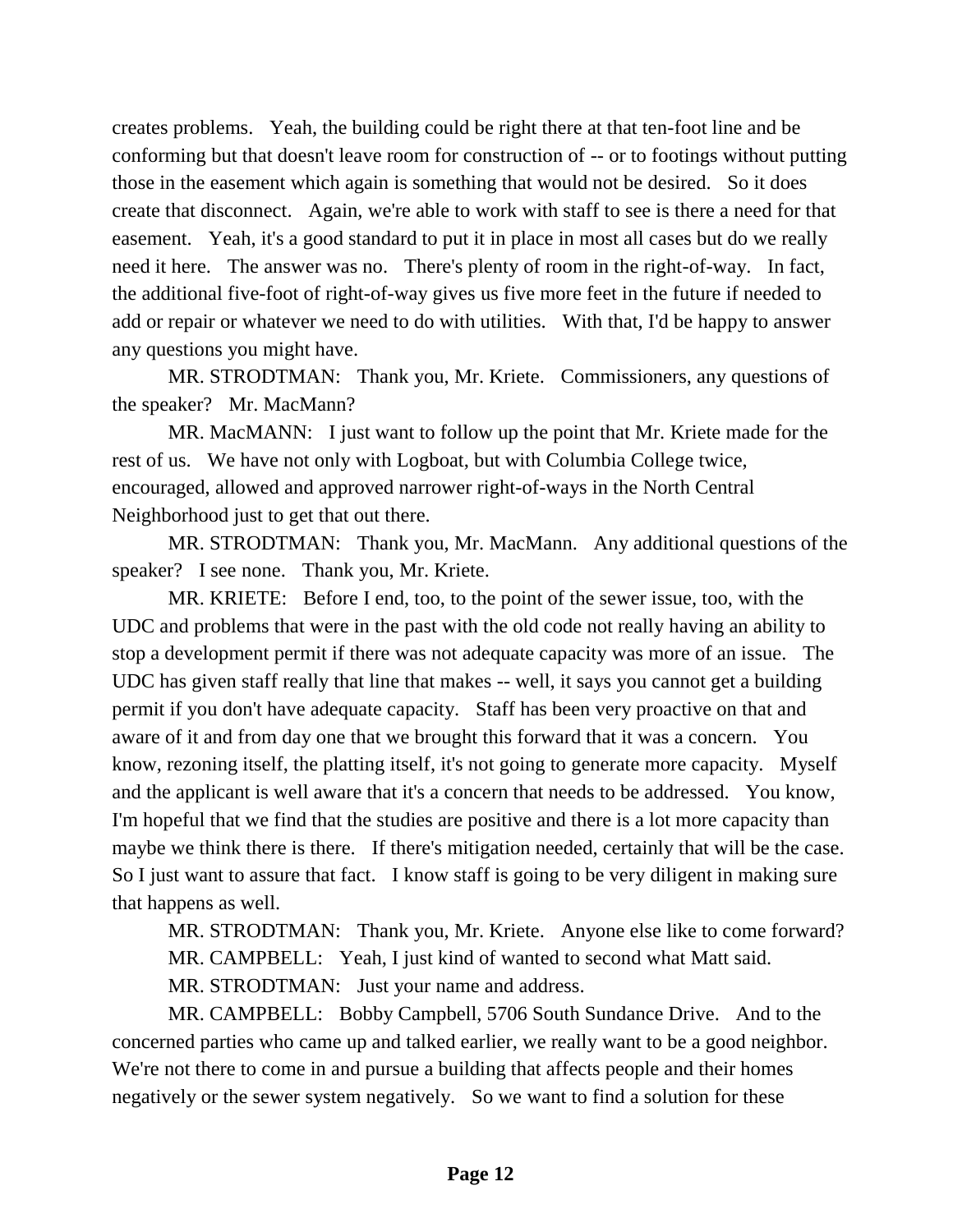problems that are problems that existed before we were there that going forward helps those problems being mitigated. We want everything we do down there as far as buildings to be something that not only benefits me as a developer but also the neighborhood and the people who live there and that they can participate and it's positive for their neighborhoods and it's positive for the community there and we think what we're doing is a positive, you know. We think it improves the area. We think it improves Columbia as a city, improves it as a place to work and place to live. And so I'm willing to talk with anybody about their concerns whether it's the North Central Neighborhood Association, which I've talked to before about stuff down there, or just homeowners. I'm totally fine talking to them about it, just kind of explain what we're doing down there and what we look to do in the future. MR. STRODTMAN: Commissioners, any questions? Mr. MacMann?

MR. MacMANN: Thank you, Mr. Chairman. Thank you, Mr. Campbell, for reaching out in the past and reaching out in the future. I know that that means a lot to North Central, and I would hope that all persons use that as exemplar of what to do going forward.

MR. CAMPBELL: I want to be a good neighbor. I'm sure they're looking for good neighbors. Aren't we all when we have a house and home.

MR. STRODTMAN: Thank you, Mr. Campbell.

MR. CAMPBELL: Anyone else want to come forward this evening? I see no one. We'll go ahead and close the public hearing.

#### **PUBLIC HEARING CLOSED**

MR. STRODTMAN: Commissioners, discussion? Additional information needed? Yes, ma'am.

MS. BURNS: Who's conducting the capacity studies? Is that on the city side or is that on the applicant?

MS. BACON: Yes. However, any mitigation type of activities will be on the applicant side.

MS. BURNS: Okay. Thank you.

MR. STRODTMAN: Mr. MacMann?

MR. MacMANN: Just a point of information just to follow up. That will be a region wide because we've got a basin there or just property specific analysis?

MS. BACON: It will be basin wide.

MR. MacMANN: Thank you very much. North Central will ask that question. Thank you. Thank you, Mr. Chair.

MR. STRODTMAN: Any additional discussion, Commissioners? Motion? Not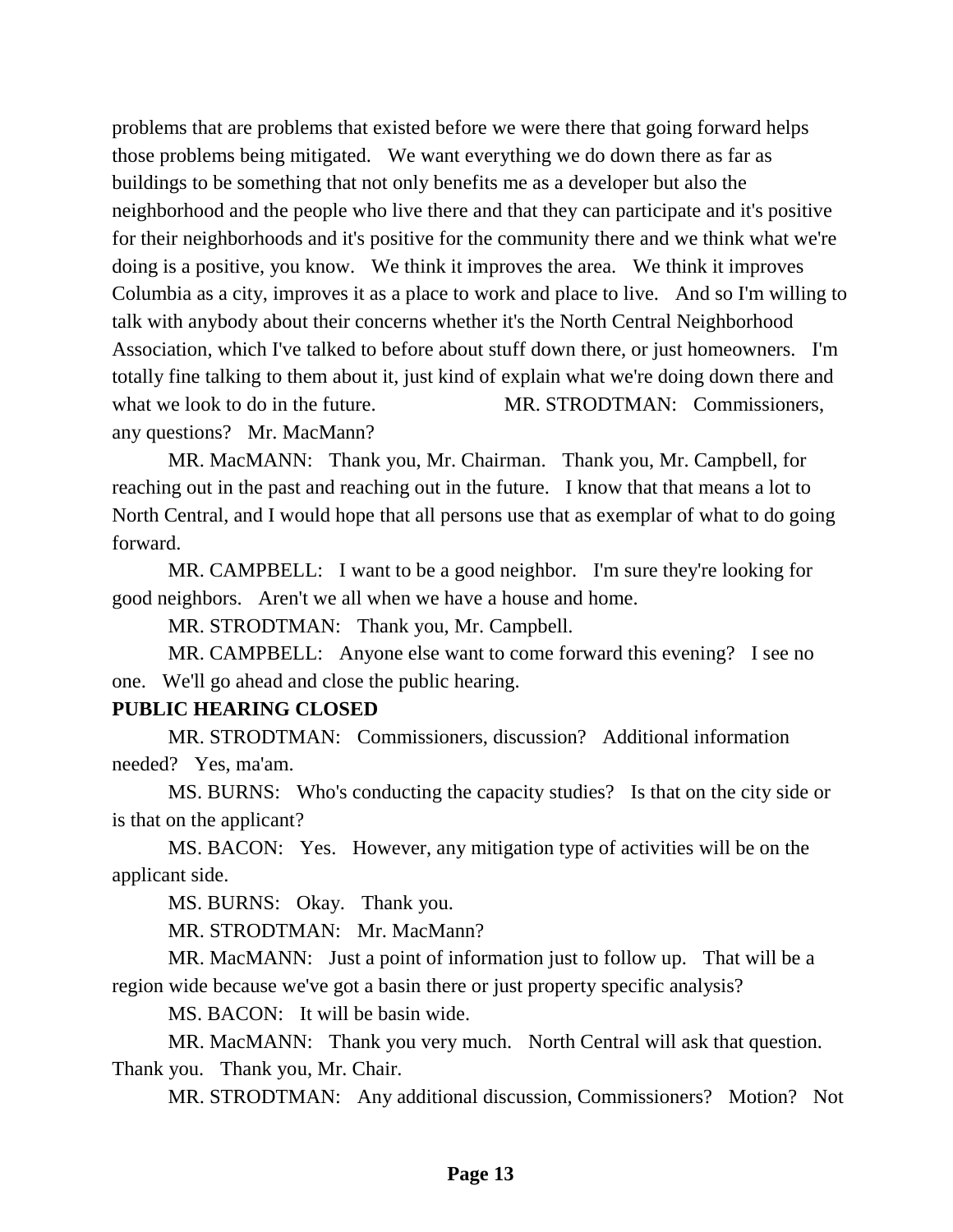all at once. Mr. Stanton?

MR. STANTON: As it relates to Case 18-133, the OTA subdivision plat, final plat and design adjustments, I move to approve as recommended by staff. I say recommended by staff. So whatever they say.

MR. STRODTMAN: So the two design adjustments would be part of that approval?

MR. STANTON: With the two design adjustments recommended by staff. MR. STRODTMAN: Thank you for that motion. Do we have a second? MRS. RUSSELL: I'll send that.

MR. STRODTMAN: Mrs. Russell I heard first. Commissioners, we have a motion made by Mr. Stanton on Case 18-133, and we received the proper second by Mrs. Russell. Is there any discussion needed on this motion? I see none. Secretary, when you're ready for a roll call, please?

MS. BURNS: Yes.

**Roll Call Vote (Voting "yes" is to recommend approval.) Voting Yes: Mr. Strodtman, Ms. Rushing, Ms. Russell, Mr. Toohey, Ms. Burns, Ms. Loe, Mr. Harder, Mr. Stanton. Voting No: Mr. MacMann. 8-1 Motion carries.** 

MR. STRODTMAN: Thank you, Ms. Burns. Our recommendation for approval with the two design adjustments will be forwarded to City Council for their consideration.

## **VIII) PUBLIC COMMENTS**

MR. STRODTMAN: Moving on to public comments. Anyone from the public? (There were no comments from the public.)

### **IX) STAFF COMMENTS**

MR. STRODTMAN: Staff comments? Do we have some staff comments this evening?

MS. BACON: Yes, sir. Your next meeting will be on July 19. We'll start with a work session and then the regular meeting. We do have three cases that we'll have a public hearing on July 19. The first is 18-115, Cypress Creek Renewables that was tabled this evening. The other two cases are 18-138 and 18-146. So to orient ourselves to the site, 18-138 is a Central West office and storage building. It's a rezoning action. It would take two lots out of a planned development and put it into the M-C zone, so straight zoning. The solar farm, as we discussed earlier this evening, is on East I-70 Drive SE. Then the third case 18-146 is NGT, Incorporated. This is a request for annexation and permanent zoning on the northwest corner of Vawter School Road and Scott Boulevard. I don't have any additional comments or questions after that.

MR. STRODTMAN: Thank you, Ms. Bacon.